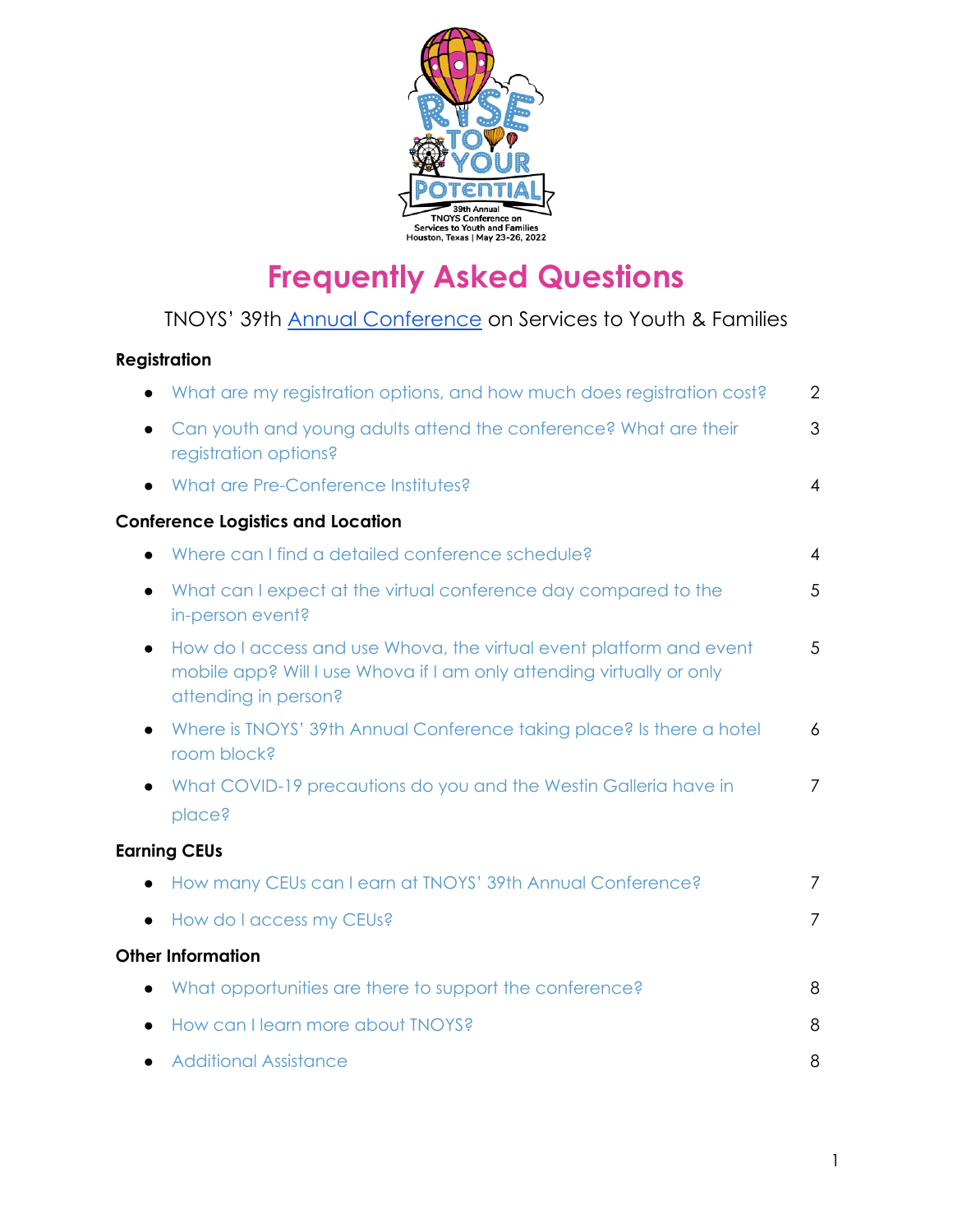## **Registration**

## <span id="page-1-0"></span>**What are my [registration](https://www.tfaforms.com/4950047) options, and how much does registration cost?**

Registration prices vary depending on whether or not you are a TNOYS member and which conference dates you choose to attend. Registration prices will also increase after the early bird rate ends on April 25. TNOYS Members get exclusive discounts on conference registration. To learn more about becoming a TNOYS member, click [here.](http://tnoys.org/become-a-member/)

TNOYS' 39th Annual Conference includes a distinct virtual day on May 11 (registration for the virtual day is now closed), Pre-Conference Institutes on May 23 in Houston, and the in-person event on May 24-26 in Houston. You may choose to [register](https://www.tfaforms.com/4950047) for one, some, or all of these conference dates. **Please note: the registration deadline is Friday, May 13.**

| <b>General</b><br><b>Registration</b> | <b>In-Person</b><br><b>Full Conference</b><br>(May 24-26) | <b>Virtual Only</b><br>(May 11) | <b>Pre-Conference</b><br><b>Institutes Add-on to</b><br><b>Registration</b><br>(May 23)* |  |
|---------------------------------------|-----------------------------------------------------------|---------------------------------|------------------------------------------------------------------------------------------|--|
| <b>TNOYS Member</b>                   | \$350                                                     | \$175                           | \$75                                                                                     |  |
| <b>Non-Member</b>                     | \$425                                                     | \$225                           |                                                                                          |  |
| Youth                                 | \$50                                                      |                                 |                                                                                          |  |

*\*Pre-conference institutes take place Monday, May 23rd. The Institutes are a great way to learn about a specific topic in-depth and earn additional CEUs. On the registration form, you may add a pre-conference institute to your conference registration for \$75. If you are not attending the regular conference, you can still register for a Pre-Conference Institute only! The cost to do so is \$125. You can learn more about Pre-Conference Institutes in the section below.*

Only able to attend one day of the full conference in Houston? Choose either of the full-length days on May 24 or 25, or choose the half-day on May 26. You can also register for a Pre-Conference Institute without registering for the full conference. Pricing is the same for TNOYS members and non-members, and is as follows:

| Single Day<br><b>Registration</b> | In-Person, Full Day<br>May 24 or 25 | In-Person, Half Day May 26 | <b>Pre-Conference Institutes</b><br>Only<br>(May 23) |
|-----------------------------------|-------------------------------------|----------------------------|------------------------------------------------------|
|                                   | \$220                               | \$125                      | \$125                                                |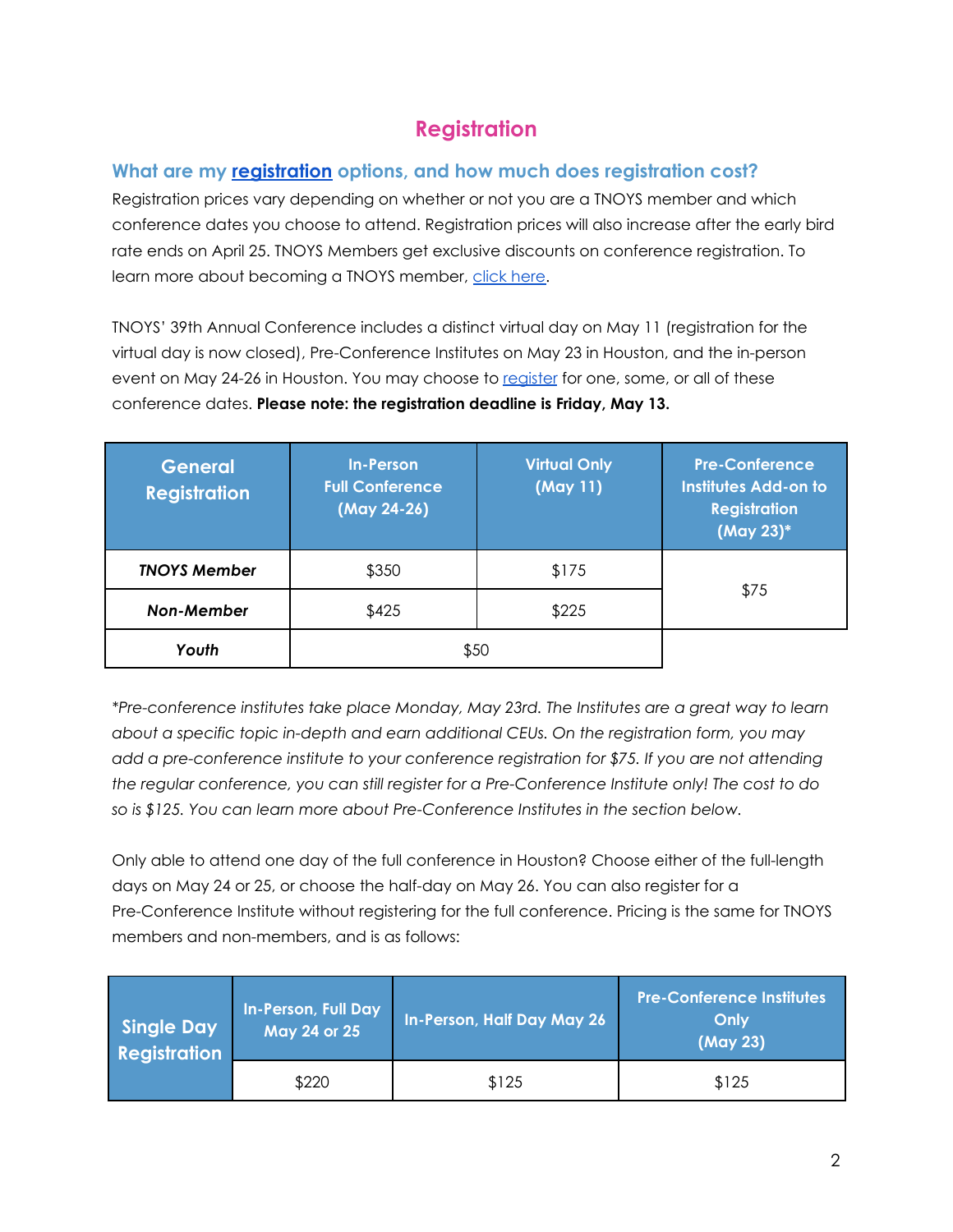Bundles are available if you choose to register for both virtual and in-person conference offerings. Save up to \$35 when you register for a bundle!

| <b>Registration</b><br><b>Bundles</b> | <b>All Access Bundle:</b><br>Virtual (May 11) and In-Person Full<br><b>Conference (May 24-26)</b> | Virtual (May 11) and In-Person Single<br><b>Day of Choice</b> |
|---------------------------------------|---------------------------------------------------------------------------------------------------|---------------------------------------------------------------|
| <b>TNOYS Member</b>                   | \$485                                                                                             | May 24 or 25: \$380<br>May 26: \$285                          |
| <b>Non-Member</b>                     | \$615                                                                                             | May 24 or 25: \$435<br>May 26: \$340                          |

The early bird rates end on **April 25**, after which registration prices will increase. [Register](http://tnoys.org/2022-annual-conference/registration-venue/) for the [conference](http://tnoys.org/2022-annual-conference/registration-venue/) here!

## <span id="page-2-0"></span>**Can youth and young adults attend the conference? What are their registration options?**

Yes! Youth engagement is always an important part of TNOYS' Annual Conference on Services to Youth and Families. This year's conference will once again welcome youth and young adults (ages 16-24) to attend the conference alongside youth and family services professionals. TNOYS also engages youth and young adults as planners, presenters, and performers throughout the event.

**Youth registration is \$50 per person, and it includes full access to both the virtual conference day (May 11) and the in-person conference dates (May 24-26)**. Pre-Conference Institutes are restricted to youth-serving professionals. Youth and young adults are not permitted to register for Pre-Conference Institutes.

The in-person conference offers exclusive sessions and activities for youth and young adults (YYAs), including:

- Youth leadership track on Tuesday, May 24 that features a variety of skill-building sessions designed for YYAs;
- A youth-only lounge where YYAs can safely store their belongings, recharge between sessions, and participate in games and activities with their peers;
- And an optional youth-only lunch on Tuesday, May 24.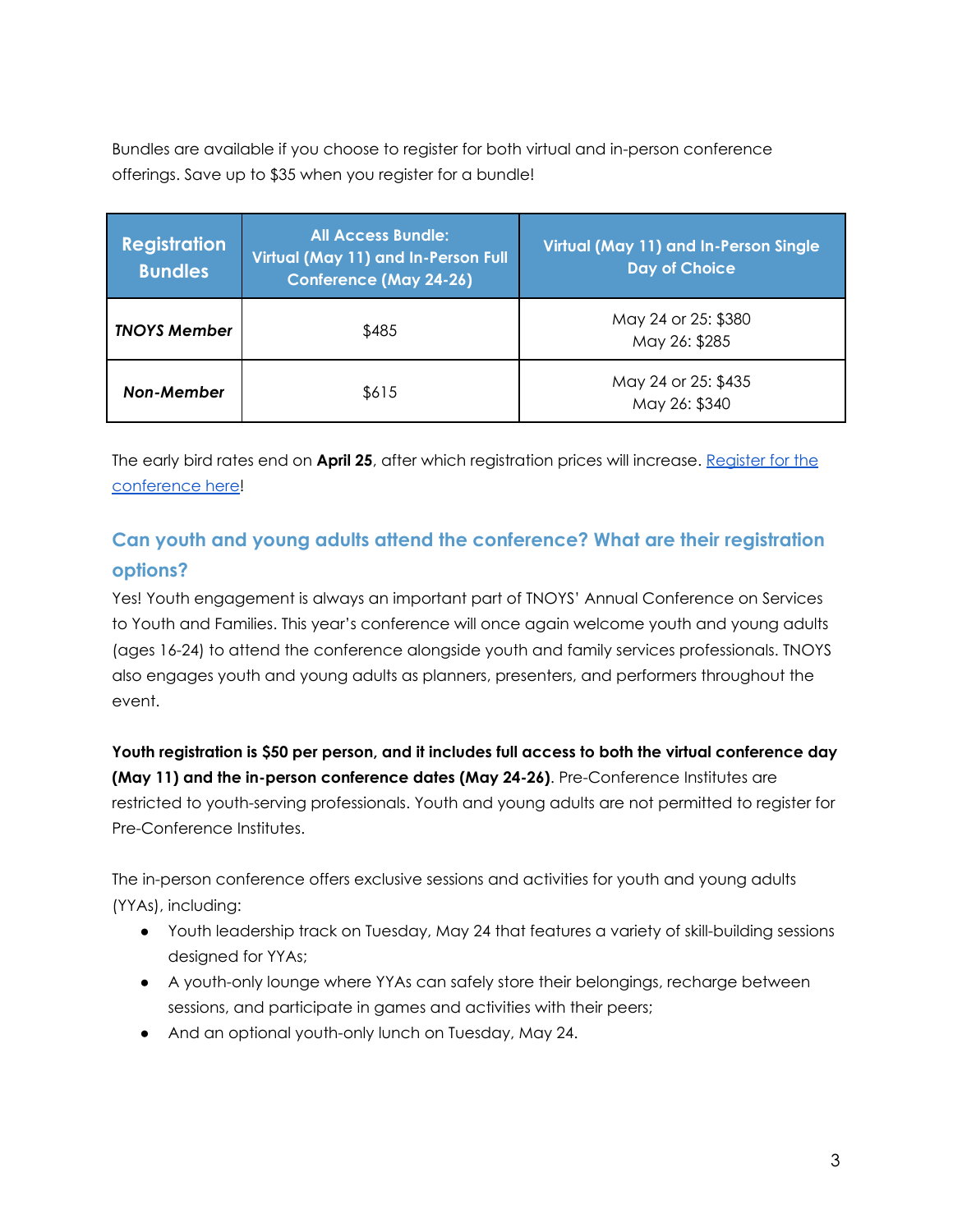Additionally, both the virtual and in-person days offer dozens of sessions designed specifically for YYAs and professionals to learn alongside one another.

#### <span id="page-3-0"></span>**What are Pre-Conference Institutes?**

Pre-Conference Institutes are full-day (4-6 hours) training sessions on an in-depth clinical skill or evidence-based tool or approach. TNOYS typically offers 2-4 institute options that reflect the latest research, trends in the field, and priorities among youth-serving providers. Pre-Conference Institute participants typically walk away with a certification in a tool, practice, or skill, in addition to CEU credit hours.

Pre-Conference Institutes will take place Monday, May 23 at the Westin Galleria in Houston. **Space is limited for all Pre-Conference Institutes, and separate registration is required.** Check out the [Pre-Conference](http://tnoys.org/2022-annual-conference/pre-conference-institutes/) Institutes page on the conference website to learn more, and indicate your interest when you register through the online [registration](https://www.tfaforms.com/4950047) form.

## **Conference Logistics and Location**

#### **Where can I find a detailed conference schedule?**

You can find the conference schedule on the [Agenda](http://tnoys.org/2022-annual-conference/agenda-featured-speakers/) page of the conference website, as well as in the conference program that we will release in late March. Sign up for our [newsletter](http://tnoys.org/subscribe/) for the latest updates on what we have in store!

## <span id="page-3-1"></span>**What can I expect at the virtual conference day compared to the in-person event?**

The virtual conference experience takes place on Wednesday, May 11 at approximately 9:00 a.m. - 5:00 p.m. The virtual day will feature a live keynote address by Clint Smith and offer 9+ live workshops on a variety of topics relevant to the youth-services field. We will once again use the virtual event platform Whova for the virtual day. From this platform, attendees can easily join live sessions from anywhere, chat with exhibitors, participate in community board discussions, compete in games for the chance to win prizes, and set up virtual meetings with other attendees. Virtual registrants will gain access to the event app approximately 1 week before the virtual conference day, providing exclusive access to networking tools, session previews, and more.

The in-person conference will take place Tuesday, May 24 through Thursday, May 26 at the Westin Galleria in Houston. Over 2.5 days, the in-person event will feature 4 engaging keynotes, over 40 dynamic workshops, and the energy and fun you've come to expect from TNOYS' Annual Conference. In-person registrants will gain access to the event app *after* the virtual conference day has concluded. This means that ALL registrants will have access to the event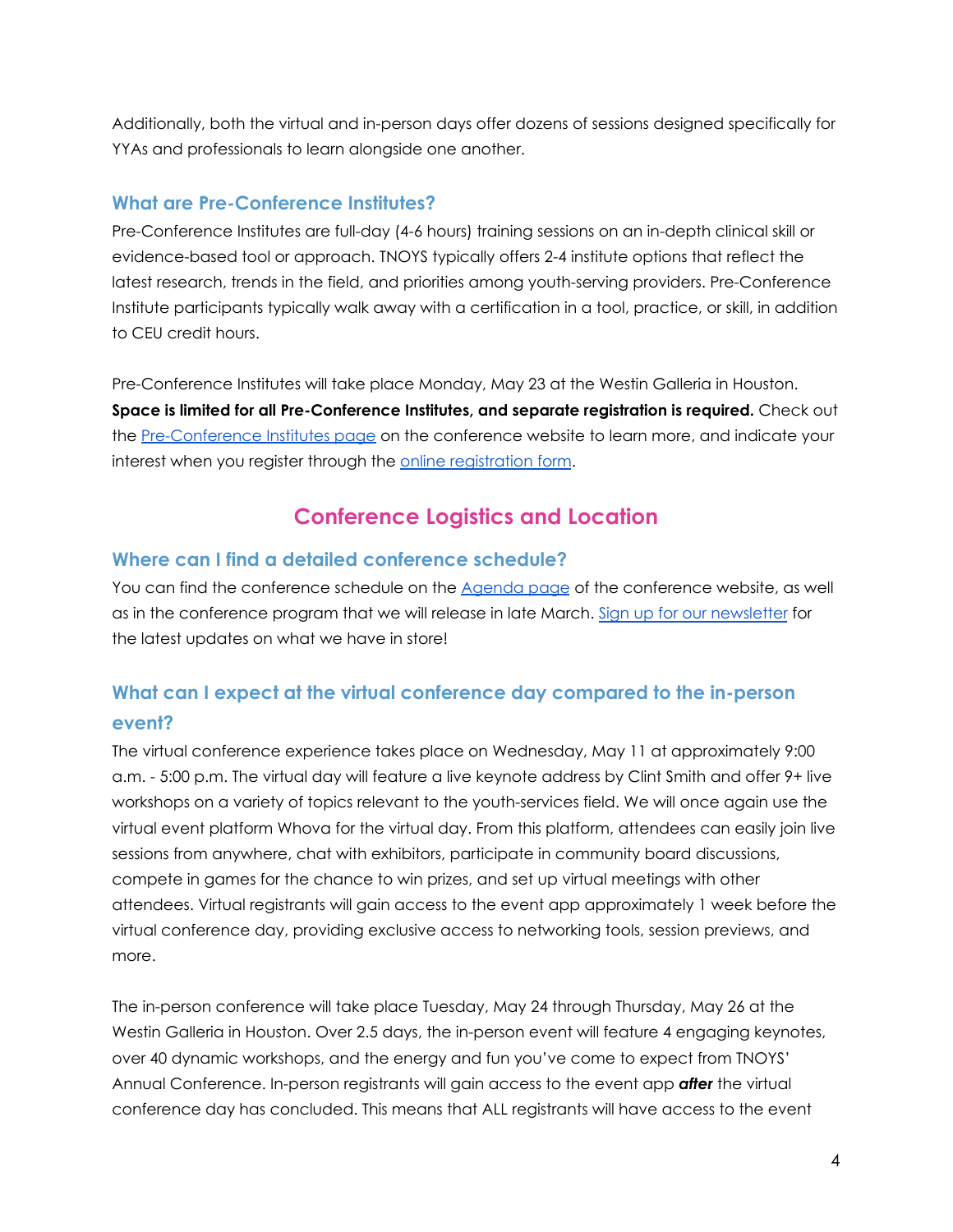app by the week of the in-person conference, providing even more opportunities for you to network with your peers, check out the virtual exhibit hall, and earn points for the chance to win one of our amazing prizes.

Some of the sessions offered at the virtual conference will overlap with those available at the in-person conference, but most will be distinct, offering flexibility as well as variety in the way you attend both events and earn the maximum CEU credit hours available. We recommend the **All Access Bundle** experience which includes up to 20 CEU credits hours, up to 25% more workshop offerings, increased opportunities to network, and so much more!

## **How do I access and use Whova, the virtual event platform and event mobile app? Will I use Whova if I am only attending virtually or only attending in person?**

All attendees (whether virtual or in–person) will have access to the virtual event platform, [Whova.](https://whova.com/portal/webapp/tac_202205/sign_up) Whova is easy to use and can be opened on your desktop or in the Whova mobile app. We recommend that virtual registrants participate via the Whova web app and that in-person registrants participate via the Whova mobile app. Registrants will gain access to the event app via email approximately 1 week before attending the conference. Prior to the event, the TNOYS team will provide a detailed Attendee Guide with instructions and tutorials for using Whova as a virtual or in-person participant. We will also have staff on hand throughout the event to help troubleshoot any technical issues.

From the Whova platform, attendees can easily customize their agendas, chat with exhibitors, participate in community board discussions, network and set up virtual or in-person meetings with other attendees, and participate in engaging games. Attendees will also use Whova to sign into sessions, access important resources, receive event updates, and more. Virtual attendees will use Whova to join all live or recorded conference sessions. *Check out TNOYS' [Complete](https://docs.google.com/document/d/1JnWVkrjH-mNjcAz_hKt6mS5cv41zSQ57MILFhlKgqbM/edit?usp=sharing) Guide to [Whova](https://docs.google.com/document/d/1JnWVkrjH-mNjcAz_hKt6mS5cv41zSQ57MILFhlKgqbM/edit?usp=sharing) to learn more about the platform.*

## <span id="page-4-0"></span>**Where is TNOYS' 39th Annual Conference taking place? Is there a hotel room block?**

TNOYS' 39th Annual Conference will take place at the Westin [Galleria,](https://www.marriott.com/en-us/hotels/hougw-the-westin-galleria-houston/overview/) 5060 West Alabama St, Houston, TX 77056.

A discounted room rate of \$162 + tax per night will be offered for conference attendees until April 29, 2022. The room block rates are available Sunday, May 22 through Thursday, May 26. To reserve your room in our room block, please follow this [special](https://www.marriott.com/events/start.mi?id=1643399040669&key=GRP) access link, or you may call the Westin Galleria at 866-539-1208 to book with their 24-hour central reservations team.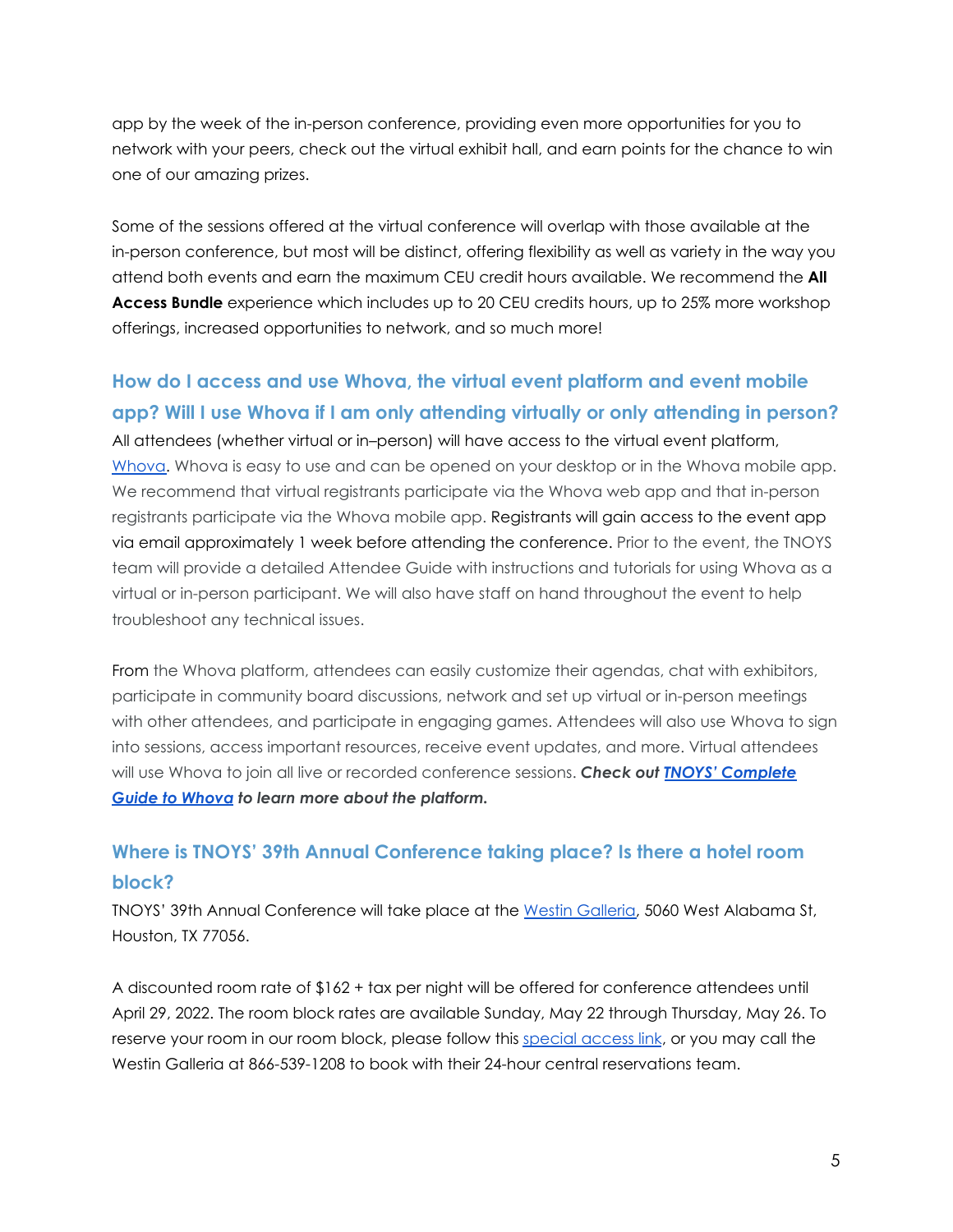The Westin Galleria offers free parking for all conference attendees, as well as complimentary WiFi in the guest rooms and the Galleria Ballroom. Check back in early May for further details on accessing parking and other amenities!

All conference sessions will take place on the third and fourth floors of the hotel — a map of these floors can be found in the conference program and below. Note that the May 24 Member Reception will take place in the Monarch Room on the 24th floor.



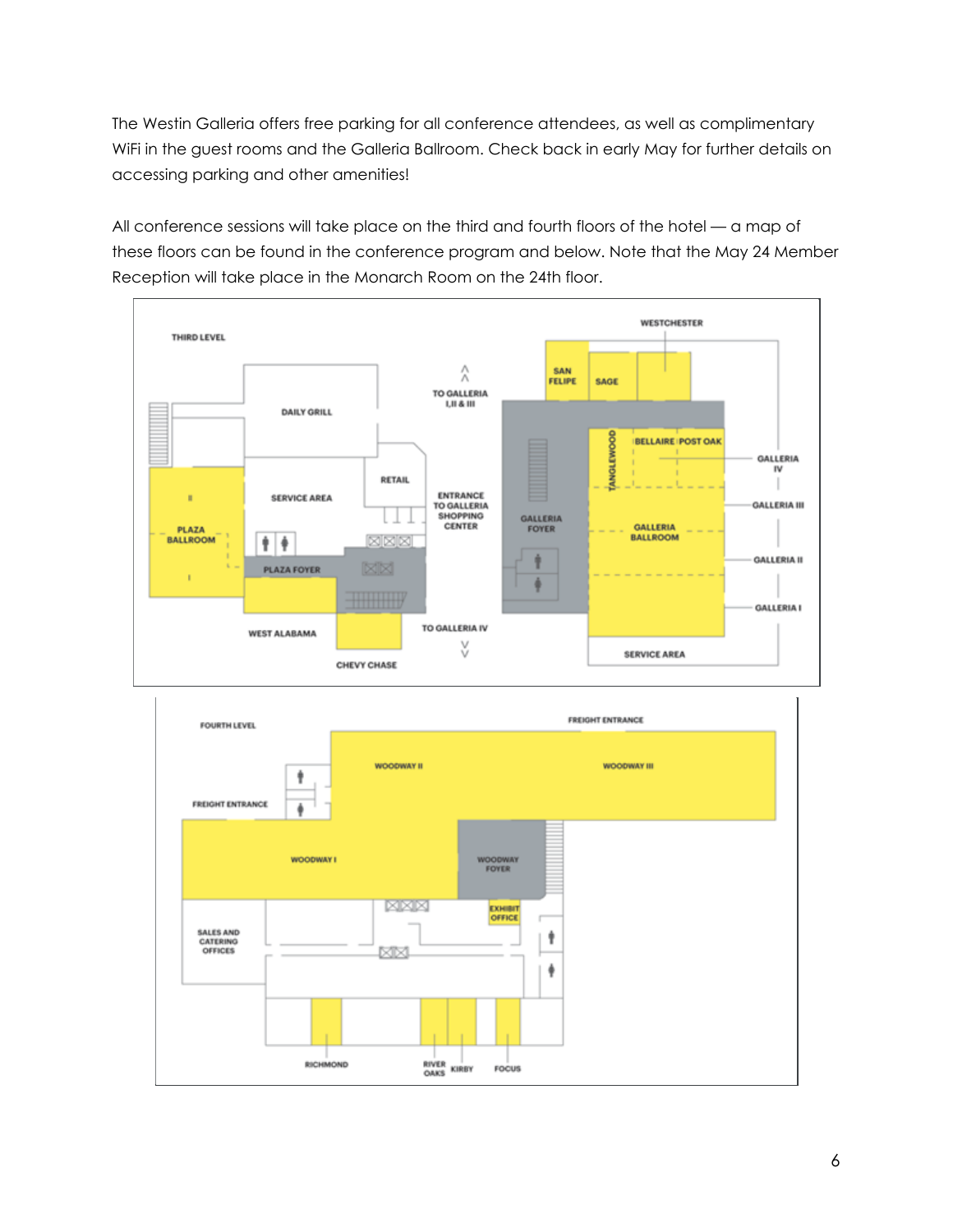## <span id="page-6-0"></span>**What COVID-19 precautions do you and the Westin Galleria have in place?**

The health and safety of all participants are top priority for the TNOYS team. TNOYS is adopting preventative measures to protect against COVID-19, and we will follow all applicable health and safety recommendations throughout the event.

All conference attendees are expected to comply with applicable requirements imposed by federal, state, or local health authorities. TNOYS will also provide guidance and health screening for all prospective attendees. Please see [here](https://tnoys.org/wp-content/uploads/Annual-Conference-COVID-Statement-FINAL.pdf) for TNOYS' most updated health and safety protocols.

You can find the Westin Galleria's most up to date COVID-19 policies and precautions on their [website](https://whattoexpect.marriott.com/hougw) here.

## **Earning CEUs**

#### **How many CEUs can I earn at TNOYS' 39th Annual Conference?**

The virtual conference day will offer **5+ CEU credit hours**, with the option to earn even more CEUs by watching session recordings available for a limited time on the virtual platform.

The in-person conference will offer **14+ CEU credit hours** over 2.5 days.

Each of the [Pre-Conference](http://tnoys.org/2022-annual-conference/pre-conference-institutes/) Institutes will offer **4-6 additional CEU credit hours**. *Separate registration is required to attend a Pre-Conference Institute*.

#### **How do I access my CEUs?**

In-person attendees can find a CEU certificate in the folder they will receive at conference check-in. Both virtual and in-person attendees can find an electronic version of the CEU certificate under the "Resources" tab in Whova, using the web or mobile app. This certificate is for your records. TNOYS will maintain and provide documentation of your overall conference attendance. **You will need to fill in your name and document which sessions you attend, and then submit the information to your licensing board for approval.**

TNOYS is an approved CEU provider for Licensed Social Workers (LSW), Licensed Professional Counselors (LPC), Licensed Marriage and Family Therapists (LMFT), and Continuing Professional Education Providers (CPE). The majority of conference sessions are typically approved for Juvenile Probation Officers (JPO), Juvenile Supervision Officers (JSO), and Community Activities Officers (CAO) by the Texas Juvenile Justice Department (TJJD). The majority of sessions are also typically approved for Licensed Child Care Administrator (LCCA) and Licensed Child Placing Agency Administrator (LCPAA) licenses. This conference is also typically approved for CEUs for